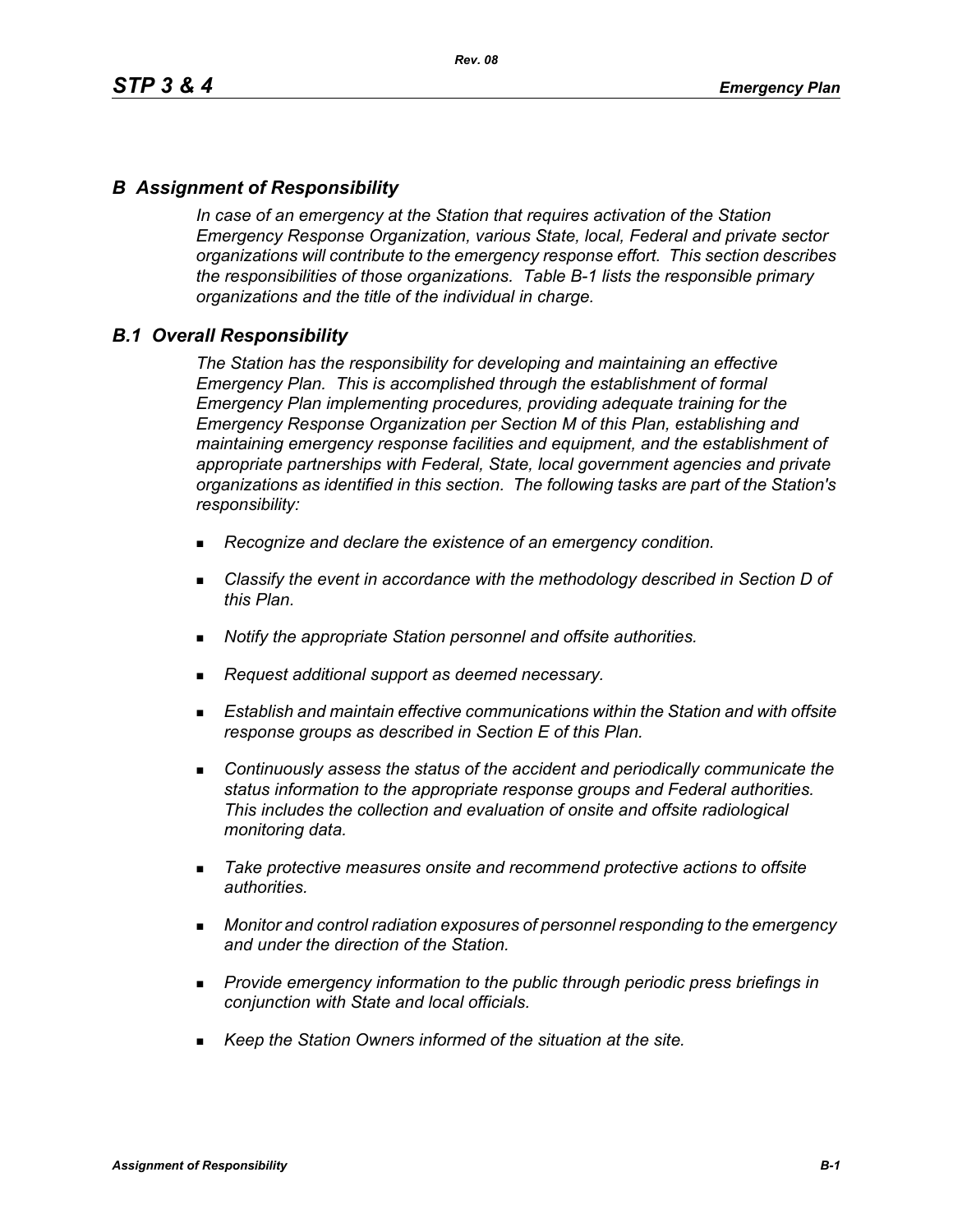# *B.2 State of Texas Responsibility*

*State of Texas has developed a Radiological Emergency Management Plan as an integral part of the State of Texas Emergency Management Plan. The State of Texas Emergency Management Plan outlines the State organization for emergency activities. The Governor's Division of Emergency Management (DEM) is tasked with administering a program of Comprehensive Emergency Management. Designed to reduce the vulnerability of the citizens and communities of this State to damage, injury, and to loss of life and property by providing a system for the mitigation of, preparedness for, response to and recovery from natural or man-made disasters including fixed nuclear facilities. Established in the Office of the Governor by the Texas Disaster Act of 1975 (Government Code, Chapter 418) and direction of the Director of the Texas Office of Homeland Security (OHS). Office of Homeland Security Director appoints the State Coordinator to manage State Governor's Division of Emergency Management on a daily basis, and the Coordinator reports to the Director of the Office of Homeland Security. The Texas Disaster Act of 1975, as amended, authorizes the creation of local organizations for emergency management, provides the Governor and executive heads of governing bodies of the State certain emergency powers, and provides the rendering of mutual aid among the political subdivisions of the State, with other states, and with the Federal Government. The Chairperson of the Texas Emergency Management Council is responsible for establishing an emergency organization capable of operation over a protracted period. The duties and responsibilities of the principal and support agencies of the State of Texas are summarized below. A detailed discussion of the State's response is contained in the Texas Emergency Management Plan.*

### *B.2.1 Department of State Health Services (DSHS)*

*The Department of State Health Services, is the Lead State agency responsible for responding to all peacetime radiological emergencies throughout Texas. Under the procedure established by the Texas Emergency Management Plan and as reaffirmed in a Letter of Agreement, the Department of State Health Services responds to all types of radiological emergencies throughout the State. The Governor's Division of Emergency Management, upon notification by the Station of a Site Area Emergency or General Emergency, will notify key member agencies of the Emergency Management Council. The State Operations Center (SOC) is operational 24 hours a day, seven days a week. During radiological emergencies, the Department of State Health Services will be the Lead State agency for the assessment of radiological impact and damage to the environment. Once notified of a Site Area Emergency or General Emergency (or an Alert or Unusual Event which is likely to involve an offsite release), the Department of State Health Services will establish a communication link (telephone) from their office in Austin, Texas with Station dose assessment personnel. The Department of State Health Services estimates that it will take about one hour to activate their office after notification. The Department of State Health Services is able to make dose projections in their Austin, Texas office from data provided by the Station. If the situation warrants, the Department of State Health Services will dispatch Radiological Emergency Response Teams to the Station. The Department of State Health Services has estimated the onsite response time to emergencies at the Station*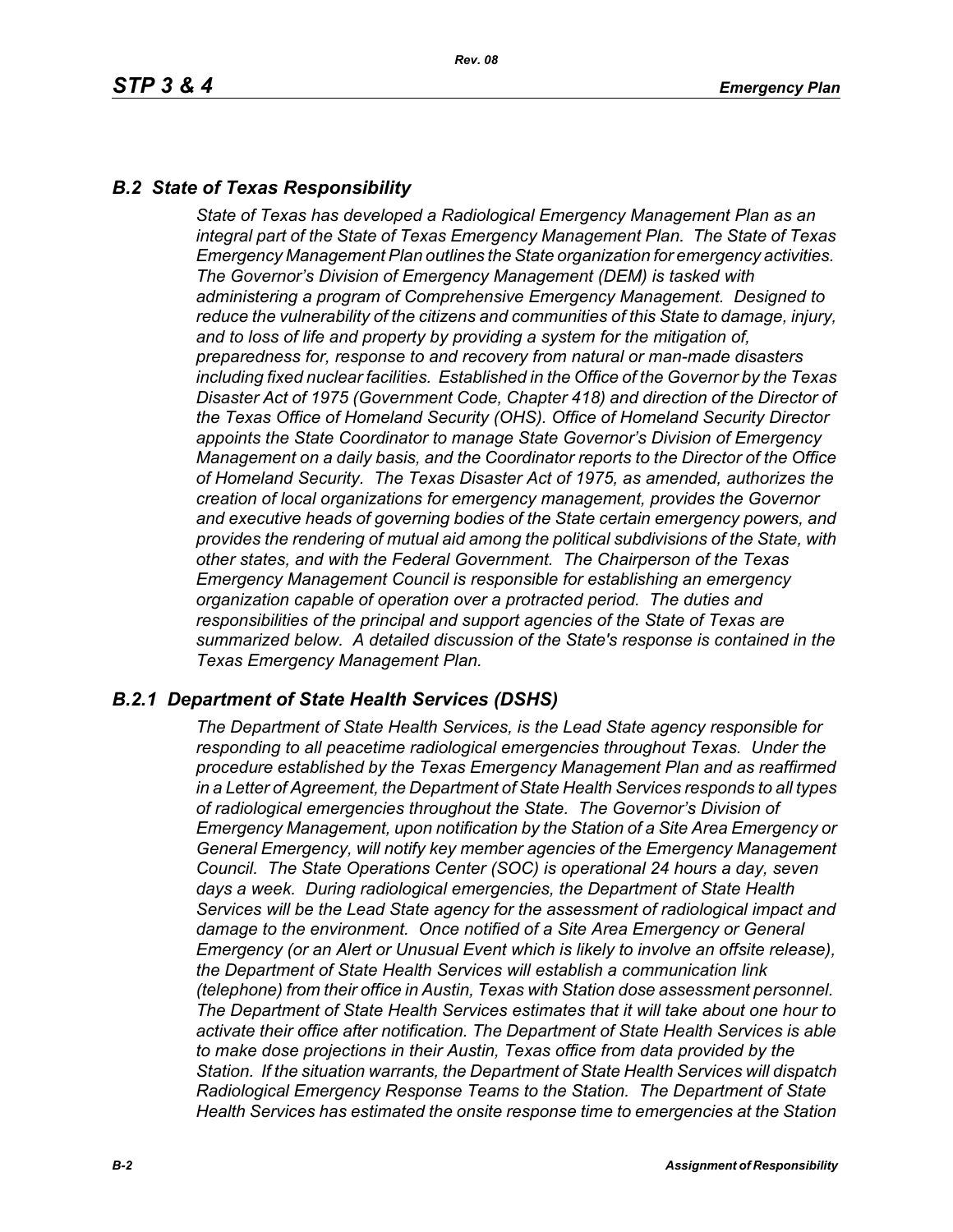*to be approximately 4 hours, and the full Emergency Response Team response time to field locations around the Station to be approximately 8 hours.*

### *B.2.2 Governor's Division of Emergency Management*

*The Governor's Division of Emergency Management has broad legal authority, in case of a radiological emergency, to take actions deemed necessary to protect the health and safety of Texas citizens. This authority includes, but is not limited to, control of public and private transportation corridors, and utilization of all public facilities in support of efforts to protect life and property. The Governor's Division of Emergency Management manages the State Operations Center (SOC), which is located at the Department of Public Safety Headquarters in Austin, Texas. The Department of Public Safety Sub District Office (Pierce, Texas), located approximately 45 miles from the Station, is the headquarters of the Disaster District serving the area around the Station.*

*The Texas Department of Public Safety provides the State with law enforcement services in emergency conditions. This includes but is not limited to disaster reconnaissance, emergency traffic control, and execution of evacuation control. These activities are conducted in support of local government, in accordance with the State of Texas basic Emergency Management Plan, and Annex E, Evacuation, and Annex G, Law Enforcement. The Department of Public Safety Commanding Officer in Sub-District 2C Pierce, Texas serves as Chairperson of the Disaster District Committee. The Department of Public Safety provides statewide communications service for direction of disaster operations. Requests for assistance from the County Emergency Operations Center are forwarded to the Disaster District Sub 2C in Pierce. Requests that exceed the District's ability to respond will be forwarded to the State Operations Center (SOC) in Austin.* 

*Response time for Department of Public Safety personnel from the Disaster District Office in Pierce to the Station is approximately 2 hours.*

### *B.3 Matagorda County Responsibility*

*Matagorda County, Texas, has developed an Emergency Management Plan to provide for emergency operations within Matagorda County, Texas, including Bay City, Palacios, and the unincorporated towns within the County proper. The Matagorda County and city governments are responsible to their respective citizens to do everything possible to save lives, minimize damage, alleviate suffering and to help restore and rehabilitate property and society in the event of a natural disaster, manmade incident, or national emergency, including nuclear attack or threat thereof. Existing forms of local government are utilized in the formulation and implementation of this Plan. The organization and operational concepts set forth in this Plan are promulgated under the Texas Disaster Act of 1975, as amended, the Matagorda County Commissioner Court order of 1983 (reissued 1994), and other laws and ordinances detailed in the Matagorda County Emergency Management Plan. The Matagorda County Emergency Management Plan is a stand-alone document that supports the State of Texas Emergency Management Plan and the Station Emergency Plan. Under the Matagorda County Emergency Management Plan, the County Judge, the Commissioners and Mayors, as chief elected officials are responsible for all*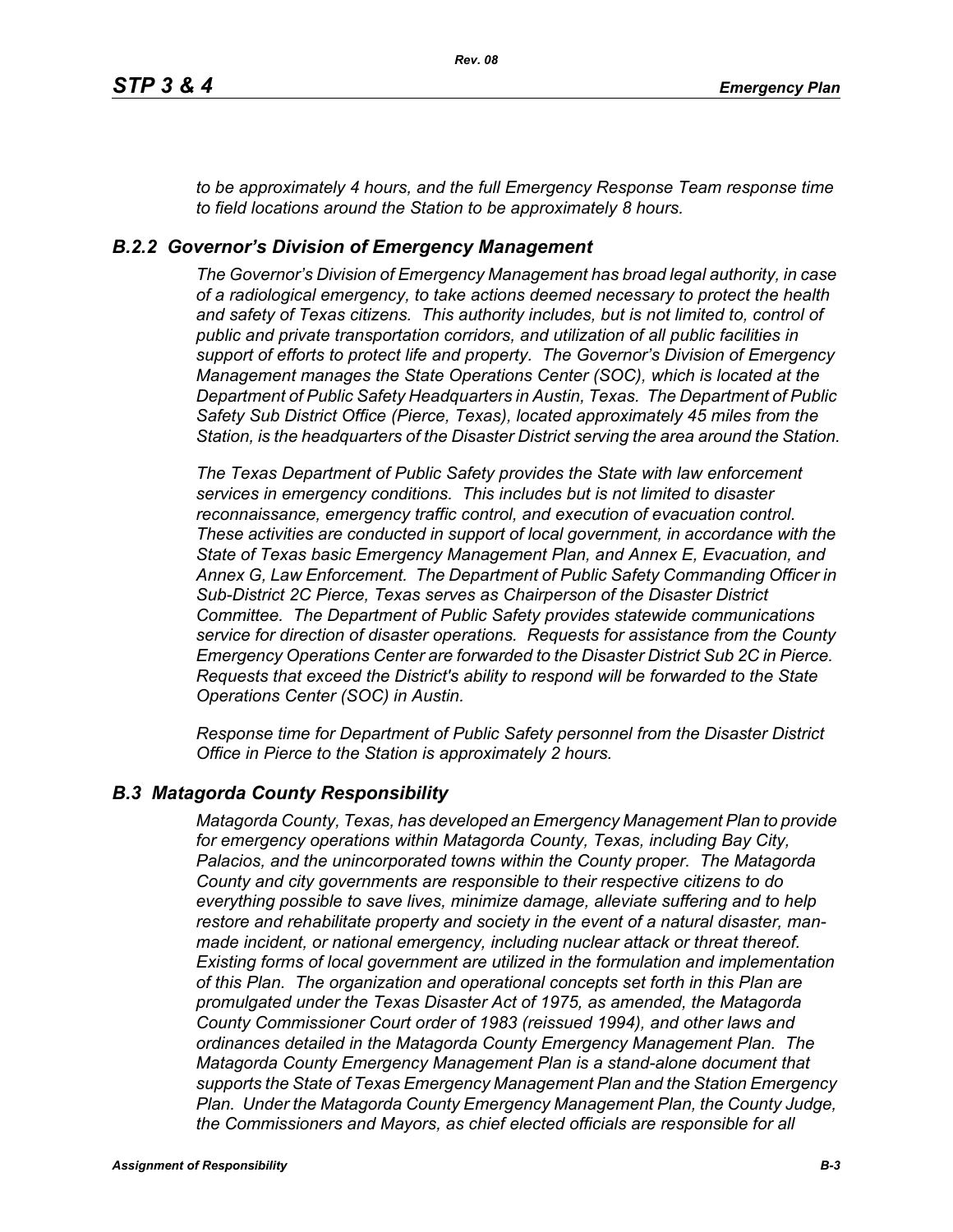*emergency measures within their respective jurisdictions, including recommending shelter and or evacuation of members of the public.* 

*Existing agencies of government in Matagorda County, Bay City, and Palacios will perform emergency activities related to those performed in normal operations. The basic functions of County/City officials are to coordinate activities for efficiency and effectiveness and to assure that any skills not normally available in existing County/City governments are obtained from other resources. The County is the lead governmental entity in an emergency. Should the need arise for State assistance, the County Emergency Management Director has the authority to request assistance from State Disaster District Sub 2C in Pierce, Texas. This responsibility is assigned to the County Emergency Management Director and is not a delegable authority. The Emergency Management Coordinator is appointed by the County Judge. The primary responsibility of the Emergency Management Coordinator is to coordinate emergency response within the county and serve as communications liaison with the Governor's Division of Emergency Management and the Disaster District Committee for day-today operations and through the Disaster District during emergencies. A detailed assignment of emergency response actions and responsibilities are defined in the Matagorda County Emergency Management Plan. Figure B-1 indicates the interface of State of Texas and local and civil authorities' Emergency Management Organizations.*

#### *B.4 Other Local, State, and Federal Agencies*

*Additional local, State, and Federal agencies and departments and their responsibilities that provide outside support to the Station in the event of a declared emergency are:*

### *B.4.1 Bay City Police Department*

*The Bay City Police Department, by Letter of Agreement, will provide law enforcement support to the Station to assist in traffic control, personnel evacuation, or other response requiring law enforcement as needed during an emergency or drill/exercise situation. The Bay City Police Department will be under the control and coordination of the Matagorda County Sheriff's Office. Bay City Police Department and the Matagorda County Sheriff's Office personnel are headquartered approximately 17 road miles northeast of the Station and can respond to the Station in approximately one hour. This service is available 24 hours per day.*

#### *B.4.2 City of Palacios Police Department*

*The City of Palacios Police Department, by Letter of Agreement, will provide law enforcement support to the Station to assist in traffic control, personnel evacuation, or other response requiring law enforcement as needed during an emergency or drill/exercise situation. The City of Palacios Police Department will be under the direction and control of the Matagorda County Sheriff's Office. The City of Palacios Police Department is headquartered approximately 18 road miles southwest of the Station and can respond to the Station in approximately thirty minutes. This service is available 24 hours per day.*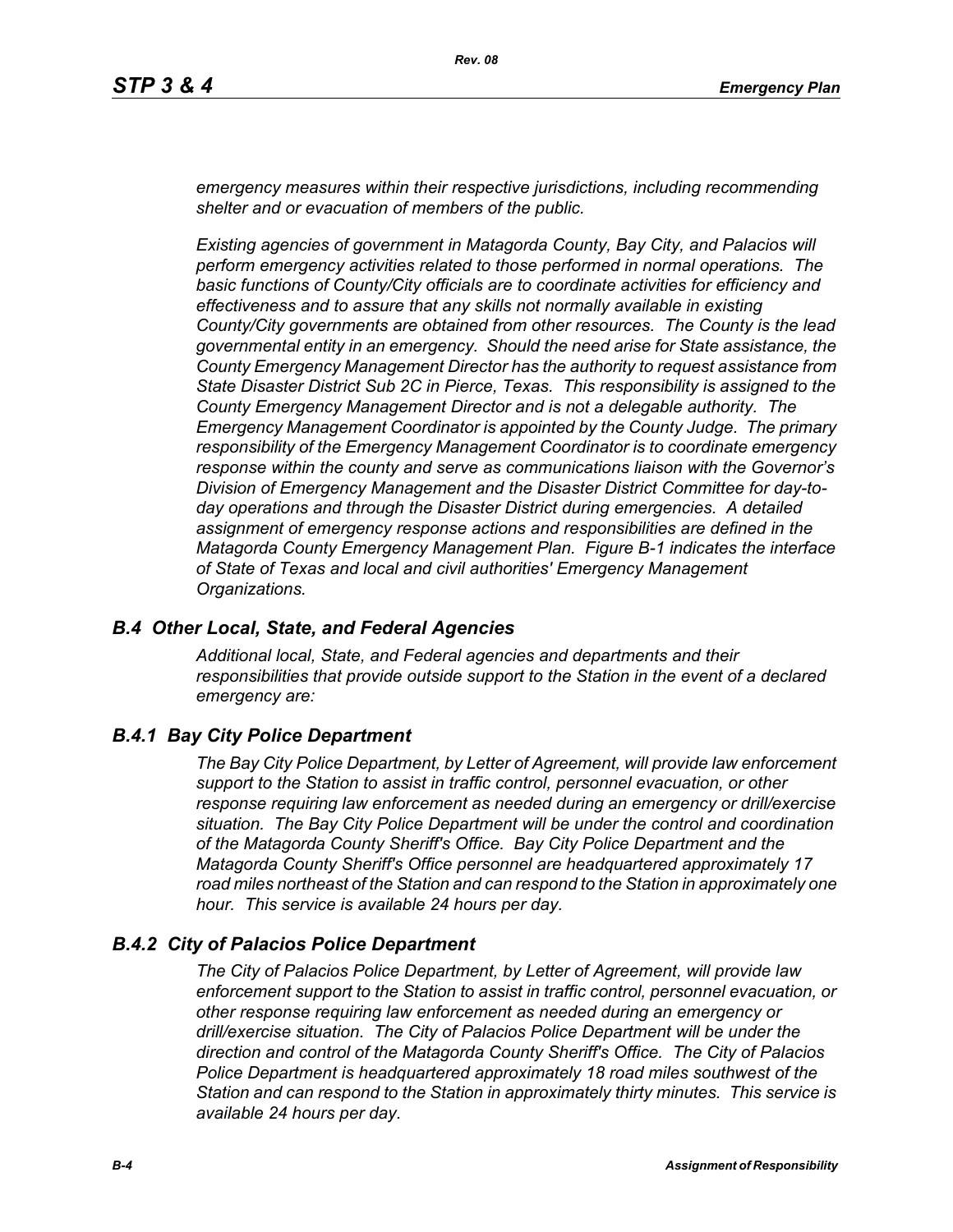### *B.4.3 City of Palacios Volunteer Fire Department*

*The City of Palacios Volunteer Fire Department, by Letter of Agreement, will provide fire-fighting support, and rescue services to the Station in case of an emergency or drill/exercise situation at the Station. The City of Palacios Volunteer Fire Department is located approximately 18 road miles from the Station and has a response time of thirty minutes when responding to requests for assistance from the Station. This service is available 24 hours per day.*

### *B.4.4 The Bay City Volunteer Fire Department*

*The Bay City Volunteer Fire Department, by Letter of Agreement, will provide fire fighting support services to the Station in case of an emergency or drill/exercise situation at the Station. The Bay City Volunteer Fire Department is located approximately 17 road miles from the Station and can respond to emergencies at the Station in approximately one-hour. This service is available 24 hours per day.*

### *B.4.5 The Matagorda County Hospital District*

*The Matagorda County Hospital District, by Letter of Agreement, will provide medical care for both conventional and radiological injuries that occur in emergency or drill/exercise situations at the Station. The Matagorda County Hospital District provides services via two hospitals in the district, Matagorda General Hospital, located approximately 21 road miles from the Station in Bay City, and Palacios Community Medical Center located approximately 16 road miles from the Station in Palacios. The Matagorda General Hospital maintains a fully staffed Emergency Room that is equipped with a decontamination facility within the emergency room area to handle emergencies arising at the Station. Matagorda General Hospital in Bay City shall serve as the primary response organization with secondary support provided by Palacios Community Medical Center. These services and facilities are available 24 hours per day.*

#### *B.4.6 Emergency Alert System Stations*

- *Emergency Alert System Station KMKS FM, 102.5 Radio, by Letter of Agreement, shall serve as the primary Matagorda County Emergency Alert System Station serving the Station by having the capability of providing 24 hour per day Emergency Alert Service, including activation of the alert radios.*
- *Emergency Alert System Station KZRC FM, 92.5 Radio, by Letter of Agreement shall serve as the alternate Matagorda County Emergency Alert System Station.*

#### *B.4.7 Matagorda County Sheriff's Office*

*The Matagorda County Sheriff's Office by letter of agreement will assist the Station in responding to an emergency. The Emergency Management Plan for Matagorda County identifies the responsibilities for the Sheriff's Office as law enforcement, evacuation/traffic control, communications, warning/notifications and maintenance of the Matagorda County Emergency Operations Center. The Matagorda County Sheriff's Office will respond to requests to provide assistance during emergency or drill/exercise situations that develop at the Station. The Matagorda County Sheriff's*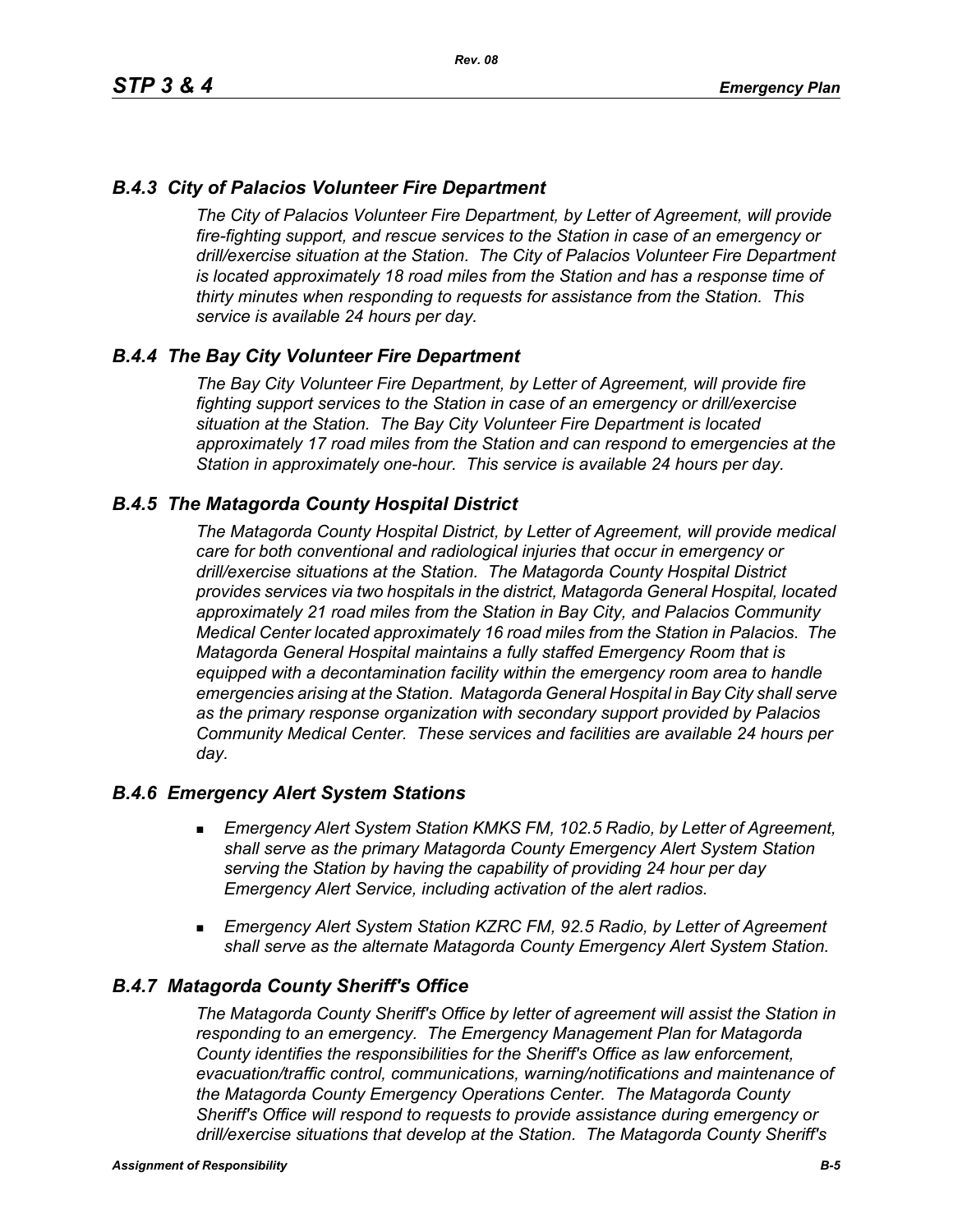*Office has the capability to respond to a request for assistance from the Station on a 24 hours a day basis.*

# *B.4.8 United States Coast Guard (Corpus Christi)*

*The United States Coast Guard, by Letter of Agreement will provide vessel traffic control on the Colorado River and other navigable waters in the vicinity of the Station by the use of marine warnings during emergency situations that may develop at the Station. The Coast Guard responds to requests, from the Matagorda County Sheriff's Office, for assistance from Corpus Christi District. Estimated time of response for the Coast Guard is within approximately four hours, on a 24 hours a day basis.*

# *B.4.9 United States Coast Guard (Galveston)*

*The United States Coast Guard, by Letter of Agreement will provide assistance during emergency situations that may develop at the Station. The Coast Guard responds to requests, from the Matagorda County Sheriff's Office, for assistance from Galveston District. The Coast Guard is available on a 24 hours a day basis.*

# *B.4.10 Resources of Other Federal Agencies*

*The resources of Federal agencies appropriate to the emergency condition will be made available in accordance with the National Response Framework. The Station Emergency Director is specifically authorized to request Federal assistance on behalf of the Station under the provisions of the National Response Framework. The Station Emergency Director requests Federal assistance by contacting the NRC. In addition*  to the NRC, agencies other than those with a Letter of Agreement with the Station that *may become involved are the Department of Energy, the DHS-Federal Emergency Management Agency, and the Environmental Protection Agency. These Agencies*  have the capability of responding to a declared emergency at the Station in *approximately twelve hours, on a 24 hours a day basis.*

### *B.4.11 Department of Homeland Security-Federal Emergency Management Agency*

*The Federal Emergency Management Agency, Region VI, is responsible for overall coordination of the offsite Federal response effort. The senior Federal Emergency Management Agency official from Region VI will carry out the functions and responsibilities outlined in NUREG-0981.*

*The Region VI Emergency Response Team will, in addition to the region office response, provide support to State and County authorities in the area of resource coordination, logistics, and telecommunications. The senior Federal Emergency Management Agency official, or designee, will notify the appropriate Federal agency*  capable of meeting a Specific State or County government need. The Federal *Emergency Management Agency can respond to a declared accident at the Station in approximately ten hours.*

### *B.4.12 Nuclear Regulatory Commission (NRC)*

*The NRC is notified of an incident via the Emergency Notification System telephone line, the initial NRC response is to ascertain the status of the plant and monitor Station*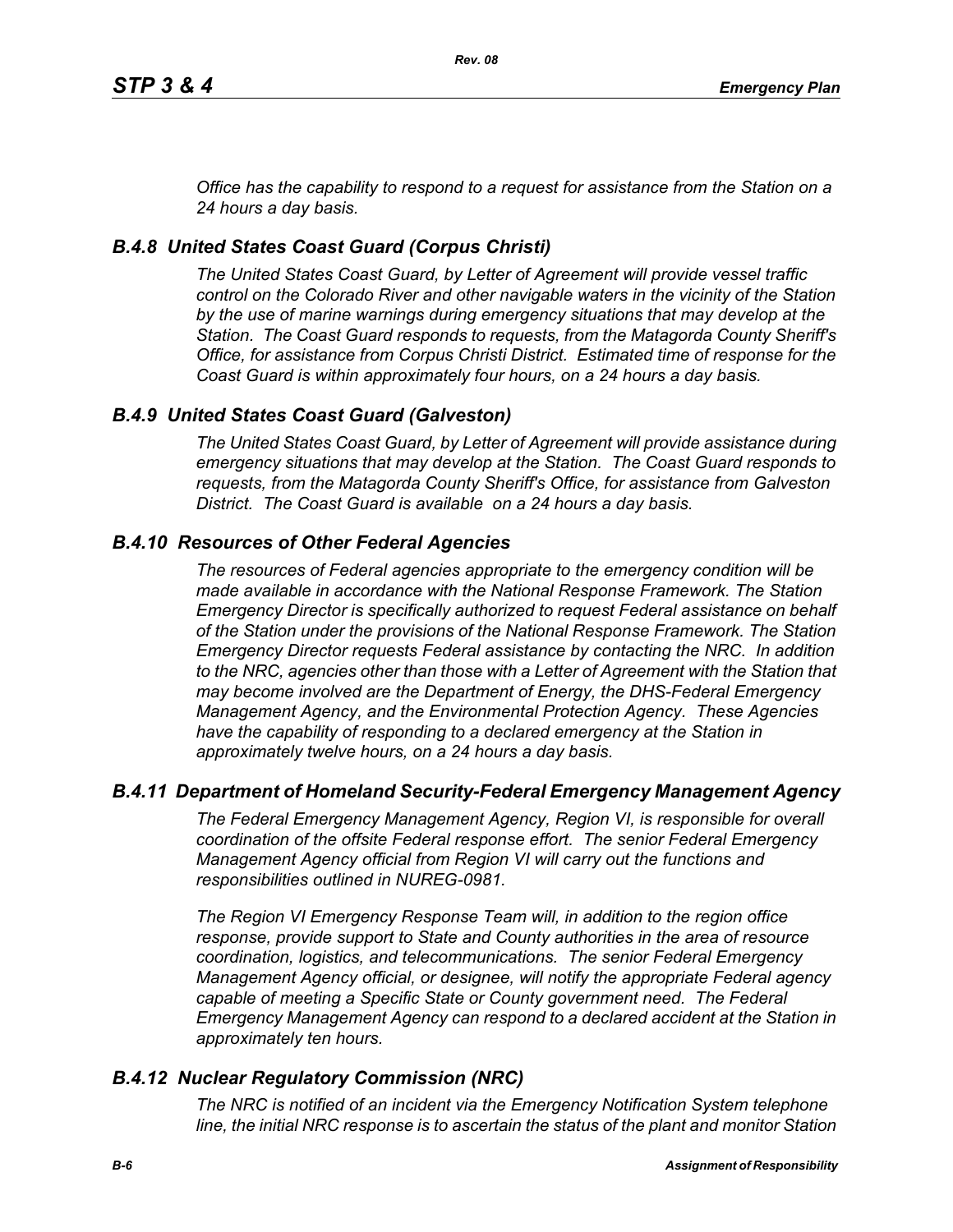*activities. The NRC will assess offsite radiological effects and will develop projection of onsite and offsite effects for use by other Federal, State, and local agencies, as appropriate.*

*To ensure reports can be made, NRC Headquarters Operations Center maintains a 24-hour emergency telephone and duty officer. The NRC Region IV Response Team, located in Arlington, Texas, has the capability of responding in approximately five* hours. The leader of this response team will normally be the Region IV Regional *Administrator, assuming the role as NRC Director of Site Operations, when so directed by the NRC Chairperson.*

#### *B.5 Private Sector Organizations*

*Private Sector and Contract Organizations include various groups that will provide support and services to the Station as follows:*

#### *B.5.1 Westinghouse Electric Company*

*Westinghouse Electric Company has established a contract with the Station to provide general services related to nuclear steam supply operation during and following an accident situation. Westinghouse provides a capability to respond on a 24 hour a day basis.* 

#### *B.5.2 Toshiba*

*Toshiba International Corporation has established a contract with the Station to provide general services related to nuclear steam supply operation during and following an accident situation. Toshiba provides a capability to respond on a 24 hours per day basis.*

#### *B.5.3 Memorial Hermann Hospital System*

*Memorial Hermann Hospital System- by Letter of Agreement, serves as a referral source for long-term care of radiological injuries. Memorial Hermann Hospital System is available 24 hours per day for consultation or treatment of personnel who have been*  internally contaminated or may have received an acute dose of radiation. Memorial *Hermann Hospital System located in Houston, Texas is approximately 70 air miles from the Station.*

#### *B.5.4 Lyondell Chemicals, LP and OXEA Chemicals*

*Lyondell Chemicals, LP (Matagorda Operations) and OXEA Chemicals (Bay City Plant) - by separate Letters of Agreement, will notify the Station of emergencies occurring at their plants which could involve offsite chemical releases, on a 24 hours a day basis.*

#### *B.5.5 Best Western Matagorda Hotel and Conference Center*

*Best Western Matagorda Hotel and Conference Center by Letter of Agreement and contract with the Station will place the facility at the disposal of the Utility during a declared emergency at the Station, on a 24-hour a day basis. This includes the use of a meeting room/ball room for conversion to the Joint Information Center. The Best*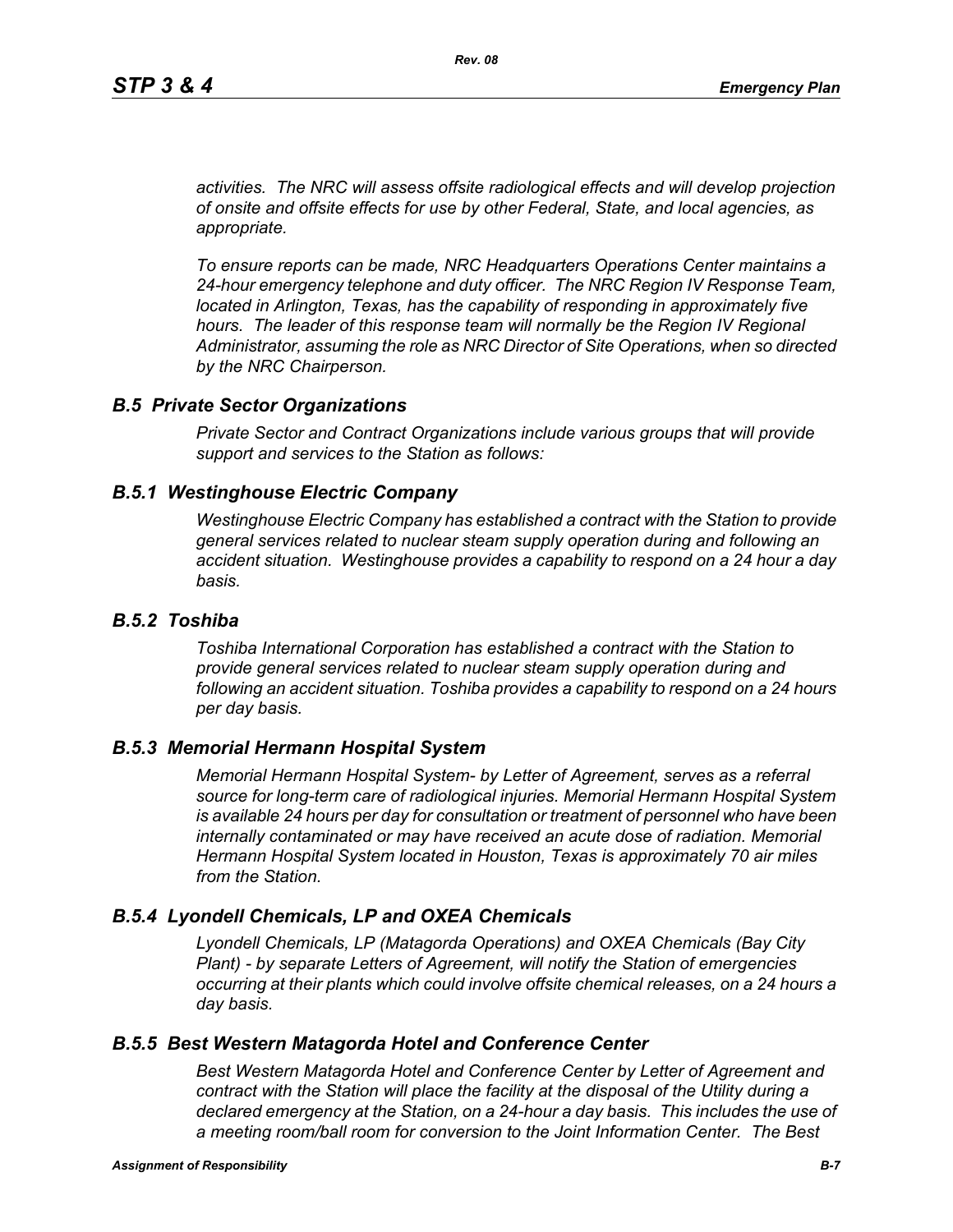*Western Matagorda Hotel and Conference Center is located approximately 15 road miles from the Station.*

### *B.5.6 American Red Cross Rio Colorado Chapter*

*American Red Cross Matagorda Rio Colorado Chapter - by Letter of Agreement, will provide assistance at the Reception Center for registration of residents and site employees evacuated because of a nuclear power plant event, and will provide for emergency needs by organizing congregate care facilities providing services necessary to support the evacuated population. The American Red Cross will participate in training, drills and exercises on request. These and other responsibilities of this agency are identified in the Emergency Management Plan for Matagorda County, Bay City and Palacios. The American Red Cross supports that Plan and the Emergency Preparedness Program at the Station. The Matagorda County Office of the American Red Cross is located in Bay City approximately 17 road miles from the Station and their service is available 24 hours per day.*

### *B.5.7 Matagorda County EMS*

*Matagorda County EMS by Letter of Agreement; will provide 24 hour per day ambulance service to the Station in case of an emergency or drill/exercise situation. Matagorda County EMS response time to the station is approximately thirty minutes.*

#### *B.5.8 Institute of Nuclear Power Operations (INPO)*

*Institute of Nuclear Power Operations by Letter of Agreement will provide assistance in acquiring the help of other organizations in the industry on a 24 hours a day basis. In addition, INPO will provide assistance, utilizing its own resources, as requested and as appropriate.*

#### *B.5.9 American Nuclear Insurers*

*The Station maintains a policy with American Nuclear Insurers. American Nuclear Insurers has agreed to assume responsibility, except where excluded by the policy, for promptly assisting members of the public whom may be adversely affected by an incident at the Station.*

### *B.5.10 TXU Power (Comanche Peak Steam Electric Station)*

*TXU Power by Letter of Agreement will in case of an emergency at the South Texas Project and loss of onsite analysis capabilities, support the Station by performing selected post accident analysis.*

### *B.5.11 Areva NP Inc.*

*Areva NP Inc.: by Letter of Agreement will provide assistance in the radioanalyses of environmental samples.*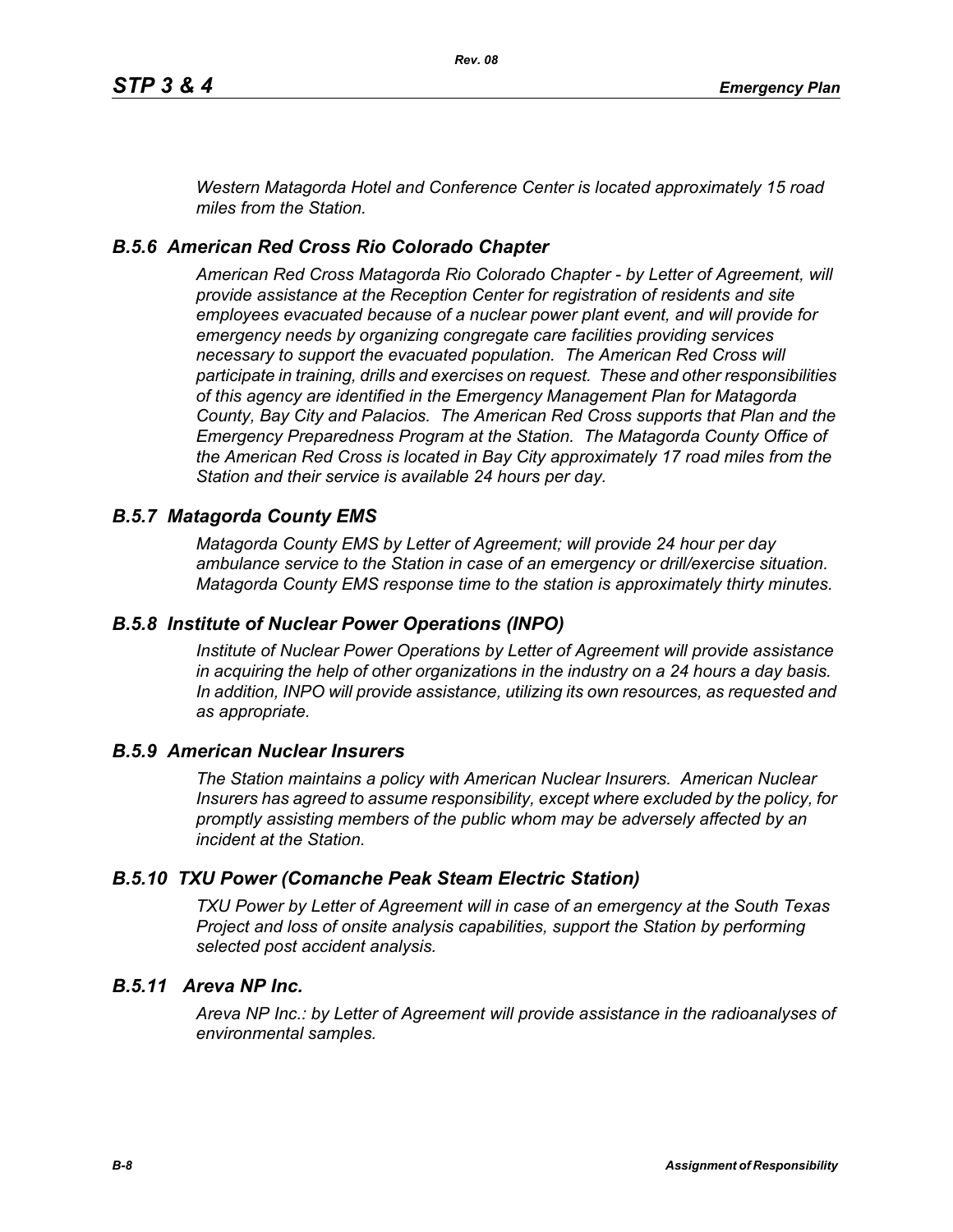# *B.5.12 Bay City Independent School District*

*Bay City Independent School District by Letter of Agreement will provide evacuation services (busses, drivers, reception centers and congregate care facilities) to Matagorda County or the Station in case of an accident at the Station.*

### *B.5.13 Matagorda Independent School District*

*Matagorda Independent School District by Letter of Agreement will perform early dismissal of students at the Alert classification, and evacuation of students to the Linnie Roberts Elementary School at the Site Area or General Emergency classification.*

### *B.5.14 Palacios Independent School District*

*Palacios Independent School District by Letter of Agreement will provide evacuation services (busses, drivers, reception centers and congregate care facilities) to Matagorda County or the Station in case of an accident at the Station.*

### *B.5.15 Tidehaven Independent School District*

*Tidehaven Independent School District by Letter of Agreement will perform early dismissal of students at the Alert classification, and evacuation of students to the appropriate Reception Center at the Site Area Emergency classification.*

#### *B.5.16 Van Vleck Independent School District*

*Van Vleck Independent School District by Letter of Agreement will provide evacuation services (busses, drivers) to Matagorda County or the Station in case of an accident at the Station.*

### *B.5.17 Matagorda County Environmental Health*

*Matagorda County Environmental Health by Letter of Agreement, will assist the Station on a 24 hours per day basis, or as needed, during an emergency situation at the Station by assisting the American Red Cross in opening and operating a Reception Center(s) and a monitoring and decontamination facility or facilities when the need arises. Matagorda County Environmental Health will provide radiological supplies, equipment, monitoring and decontamination for the offsite response organization. Matagorda County Environmental Health will maintain the necessary inventory of supplies to accommodate such an operation, based on STP staff and financial assistance.*

### *B.5.18 City of Bay City*

*City of Bay City - by Letter of Agreement, will make the Bay City Service Center available in case of the in-operability of the Station Emergency Operations Facility.*

#### *B.5.19 South Texas Project Operating Agreement*

*South Texas Project Operating Agreement is an agreement among Co-Owners for South Texas Project operations.*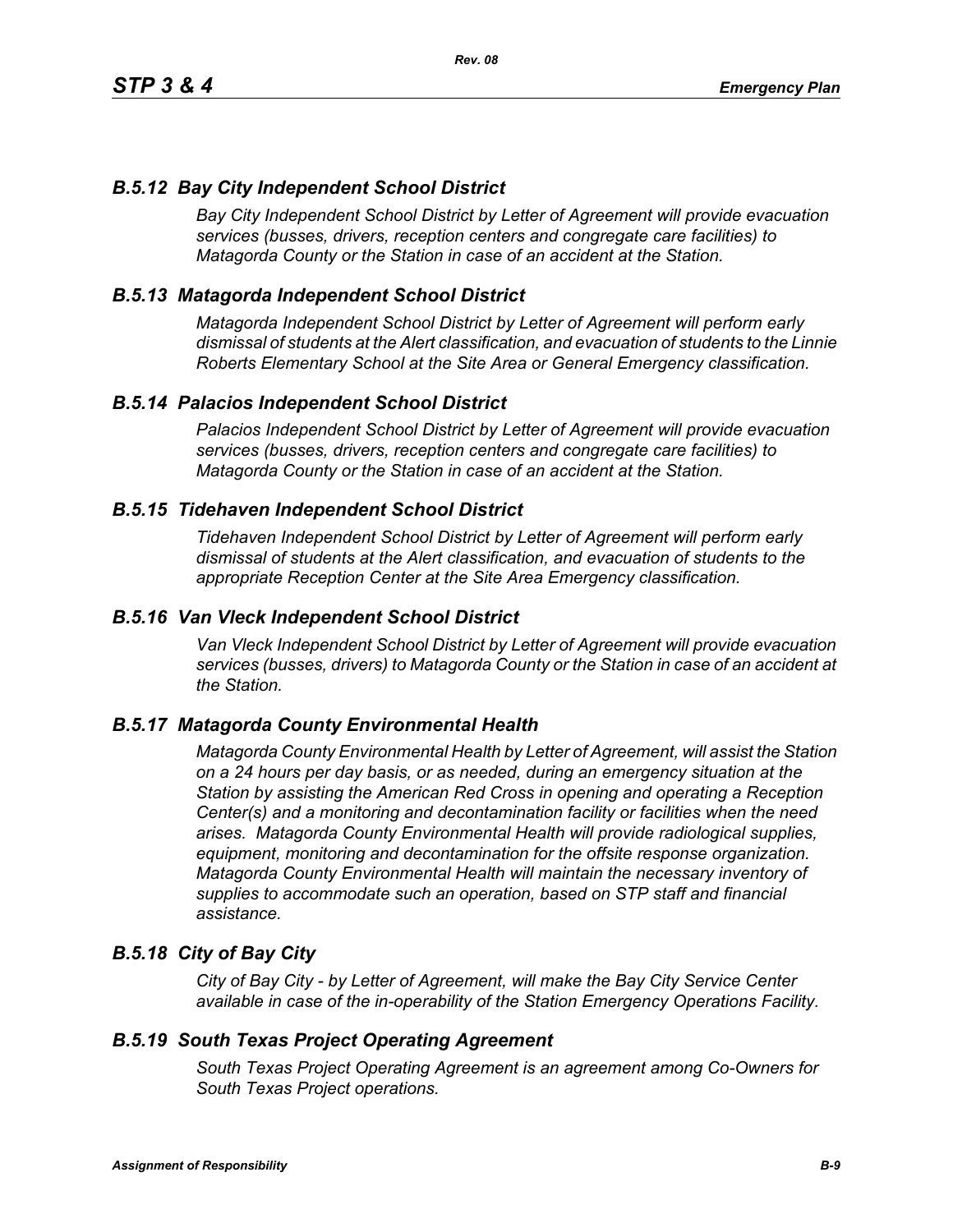### *B.6 Emergency Organization*

*The Emergency Preparedness program for the Station requires the coordinated response of several organizations. The Emergency Director is the key individual in the Station Emergency Response Organization. The Station Emergency Response Organization is described fully in Section C of this Plan.*

### *B.6.1 Station Emergency Director*

*The Station Emergency Director initiates the activation of the offsite Emergency Response Organizations by contacting the Governor's Division of Emergency Management via the Department of Public Safety Offices in Pierce, Texas, the Matagorda County Sheriff's Office, and the Nuclear Regulatory Commission. All these organizations are staffed 24 hours per day to provide communications links for receiving notification of a radiological emergency. The Federal agencies which may be requested by the Station to provide assistance can be notified by contacting the Nuclear Regulatory Commission on a dedicated communication link, the Emergency Notification System line.*

### *B.6.2 State of Texas and Matagorda County*

*The State of Texas and Matagorda County response is conducted in accordance with the following framework as presented in the State of Texas Emergency Management Plan and the Matagorda County Emergency Management Plan.*

- *The Governor's Division of Emergency Management is responsible for coordinating state-level response and recovery activities during emergencies and disasters regardless of cause. The Department of State Health Services, has been designated as the primary agency for radiological emergencies. The Matagorda County Judge and the Mayors of Bay City and Palacios exercise overall authority*  for offsite protective actions and measures for the safety and protection of local *personnel and property. Overall, direction and control of state response activities will be exercised by the Sub 2C Disaster District Committee Chairperson (Department of Public Safety highway patrol lieutenant) operating from the Emergency Operations Center located in Pierce. The Chairperson will be kept informed of conditions in a timely manner in order to facilitate state response and assistance. The Matagorda County Emergency Operations Center is the direction and control point for county and city response activities for an emergency at the Station.*
- *Upon declaration of a classified emergency, by the Station's Unit-specific Emergency Director, the State is notified of an emergency at the Station by the Station's Emergency Director via a call to the Department of Public Safety Communication Center located at Disaster District Sub 2C, Pierce, Texas, on the dedicated ringdown telephone. The Communications Center at the Department of Public Safety, Pierce, will notify the Governor's Division of Emergency Management of any emergency notification from the Station. The Governor and Chairperson of the Emergency Management Council are notified by the State Coordinator or the Governor's Division of Emergency Management Duty Officer, depending on the severity of the situation. Notification of a station emergency is*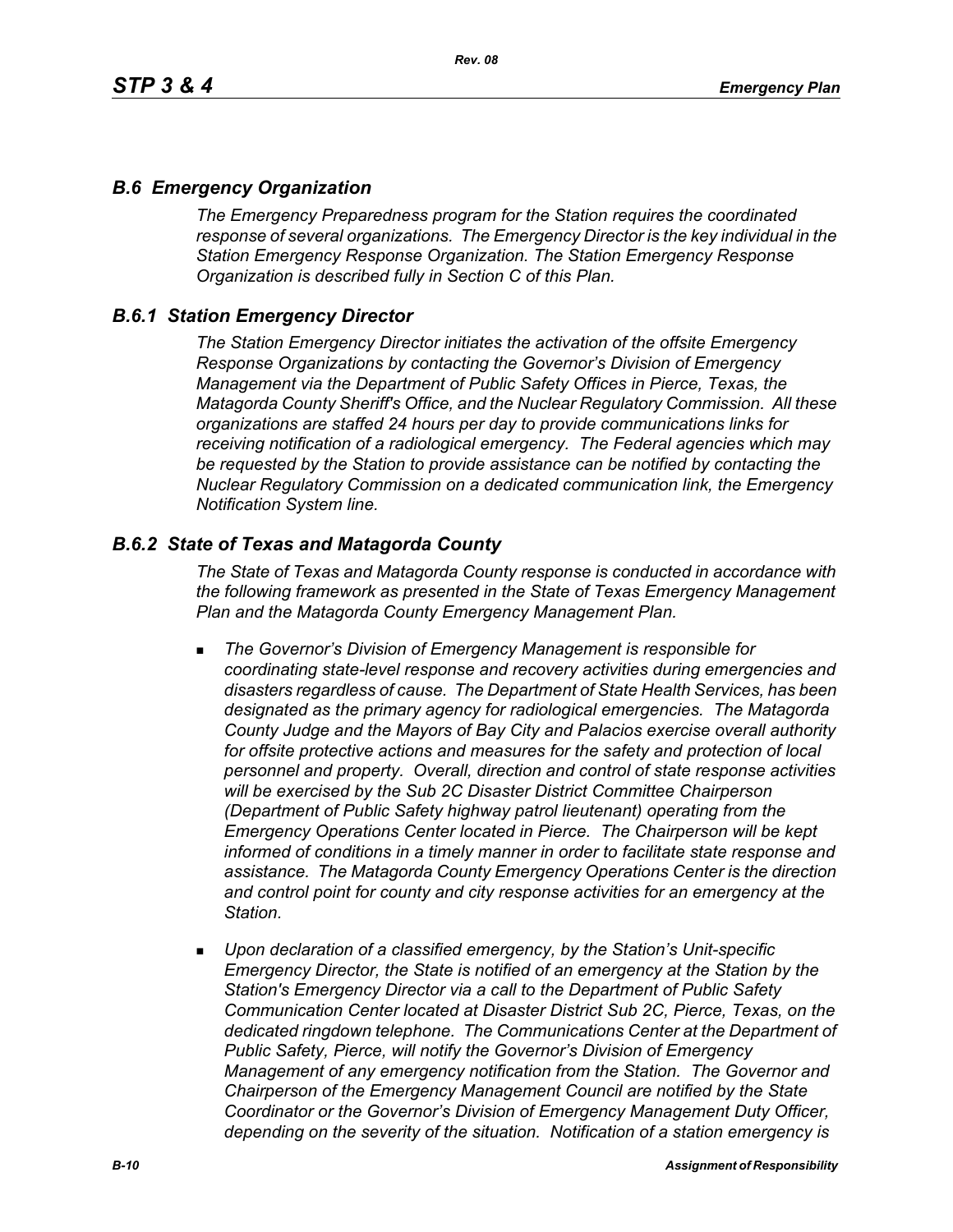*Rev. 08*

*from the Governor's Division of Emergency Management to the Texas Department of Health and in turn to the Department of State Health Services. The decision to activate the Radiological Response Team is based on the severity of the incident. The Governor, by executive order or proclamation, may declare a state of disaster. The presiding officer of the governing body of a political subdivision may also declare a local state of disaster. A state of disaster condition activates disaster response, recovery, and rehabilitation aspects of the State Emergency Plan. The Matagorda County Sheriff's Office also has access to the dedicated ringdown telephone, and will be notified of an emergency classification at the Station when the Department of Public Safety Disaster District Sub 2C office is notified.*

- *When requested to assist in response and recovery efforts to radiation emergencies, personnel from other State of Texas Agencies will perform functions and activities as described in the State of Texas Emergency Management Plan.*
- *Local officials shall provide notification to the various personnel in the Matagorda County Emergency Management Organization in accordance with County Procedures. The Matagorda County Sheriff is responsible to verify that notifications are made in accordance with details provided in the Matagorda County Emergency Management Plan.*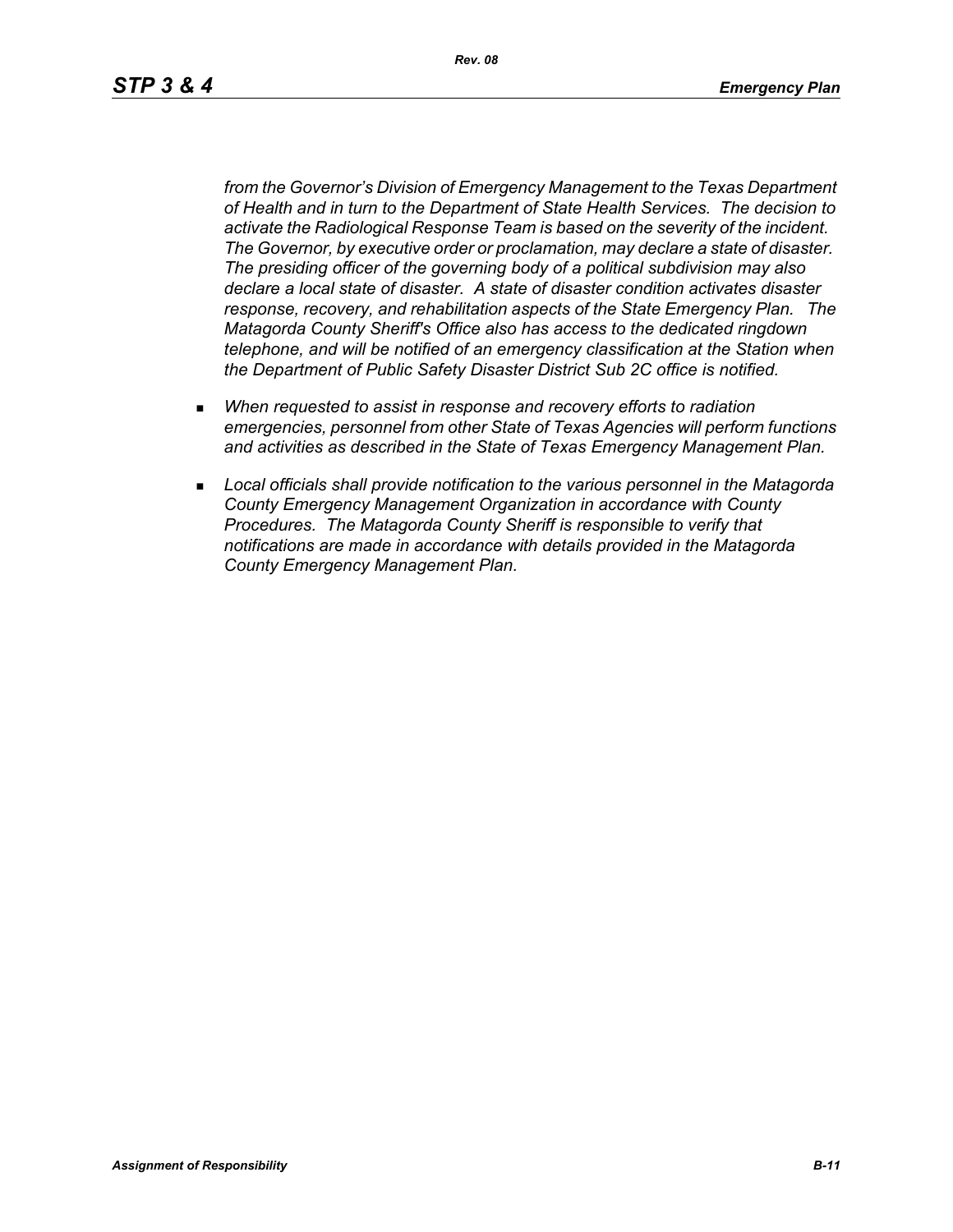### *Table B-1 Responsible Primary Organizations Page 1 of 1*

| <b>Organizations</b>                                         | <b>Individual in Charge</b>                                                                 |
|--------------------------------------------------------------|---------------------------------------------------------------------------------------------|
| South Texas Project Electric Generating Station              | <b>Station Emergency Director</b>                                                           |
| <b>State of Texas</b>                                        | Governor                                                                                    |
| State of Texas Emergency Management<br>Council               | Chairperson, Emergency Management Council                                                   |
| Governor's Division of Emergency<br>Management               | State Coordinator                                                                           |
| Department of State Health Services                          | <b>Radiation Program Officer</b>                                                            |
| <b>Matagorda County Emergency Management</b><br>Organization | <b>Emergency Management Director (County</b><br>Judge or Mayor(s) and County Commissioners) |
| <b>Bay City Emergency Management Organization</b>            | Mayor                                                                                       |
| <b>City of Palacios Emergency Management</b><br>Organization | Mayor                                                                                       |
| Matagorda County Sheriff's Office                            | <b>Sheriff</b>                                                                              |